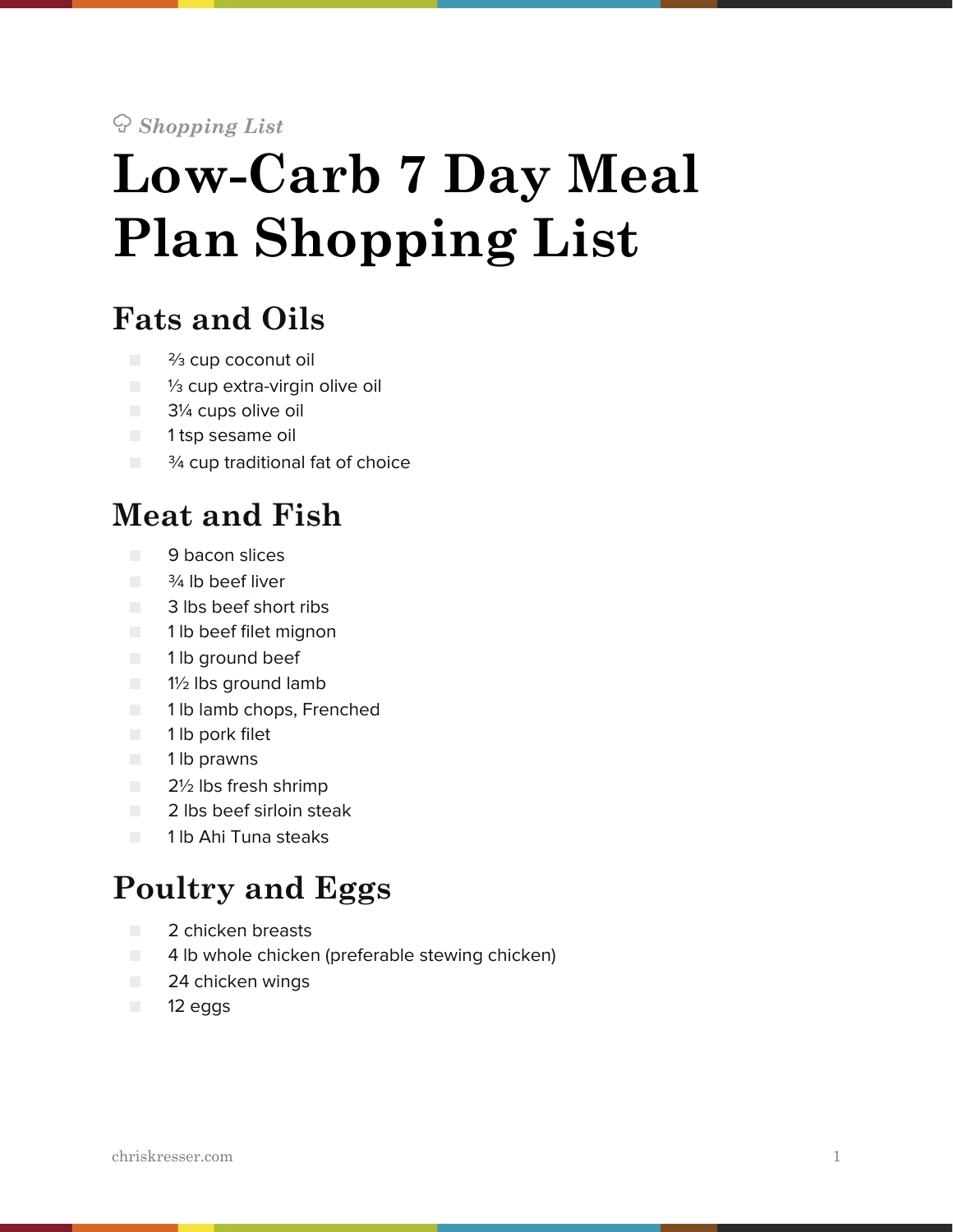#### **Vegetables**

- 1½ cups fresh basil, chopped
- 7 basil leaves, whole
- 3 whole bell peppers, assorted colors
- 2 whole red bell peppers
- 11 cups bok choy, chopped
- 7 cups broccoli florets
- 7 cups Napa cabbage, chopped
- 17 whole carrots
- 1 whole cauliflower
- $\Box$  1<sup>1</sup>/<sub>2</sub> cups celeriac (celery root), chopped
- 8 celery stalks
- 2½ TB fresh chives, chopped
- 1½ cups cilantro, chopped
- $\blacksquare$   $\frac{3}{4}$  cup cucumber, finely chopped
- 3 whole fennel bulbs
- 45 cloves of garlic (about 3 heads)
- 6 TB fresh ginger, finely chopped
- 1 jalapeño pepper
- 5 cups kale, chopped
- 1 bunch kale
- 1 leek, white part only
- mixed greens, enough for 4 servings
- 1 lb cremini mushrooms
- 4 whole portabello mushrooms, large
- 8 oz shitake mushrooms
- 13 whole onions
- 1 whole red onion
- 1¼ cups fresh parsley, chopped
- 2 lbs sweet potatoes
- **THE 1 TB fresh rosemary**
- 1 whole rutabaga
- 1 TB fresh sage, chopped
- 5 whole scallions (green onions)
- 4 whole shallots
- 10 packed cups fresh spinach
- $\blacksquare$  1<sup>1</sup>/<sub>2</sub> lbs acorn squash
- 6 TB fresh thyme, finely chopped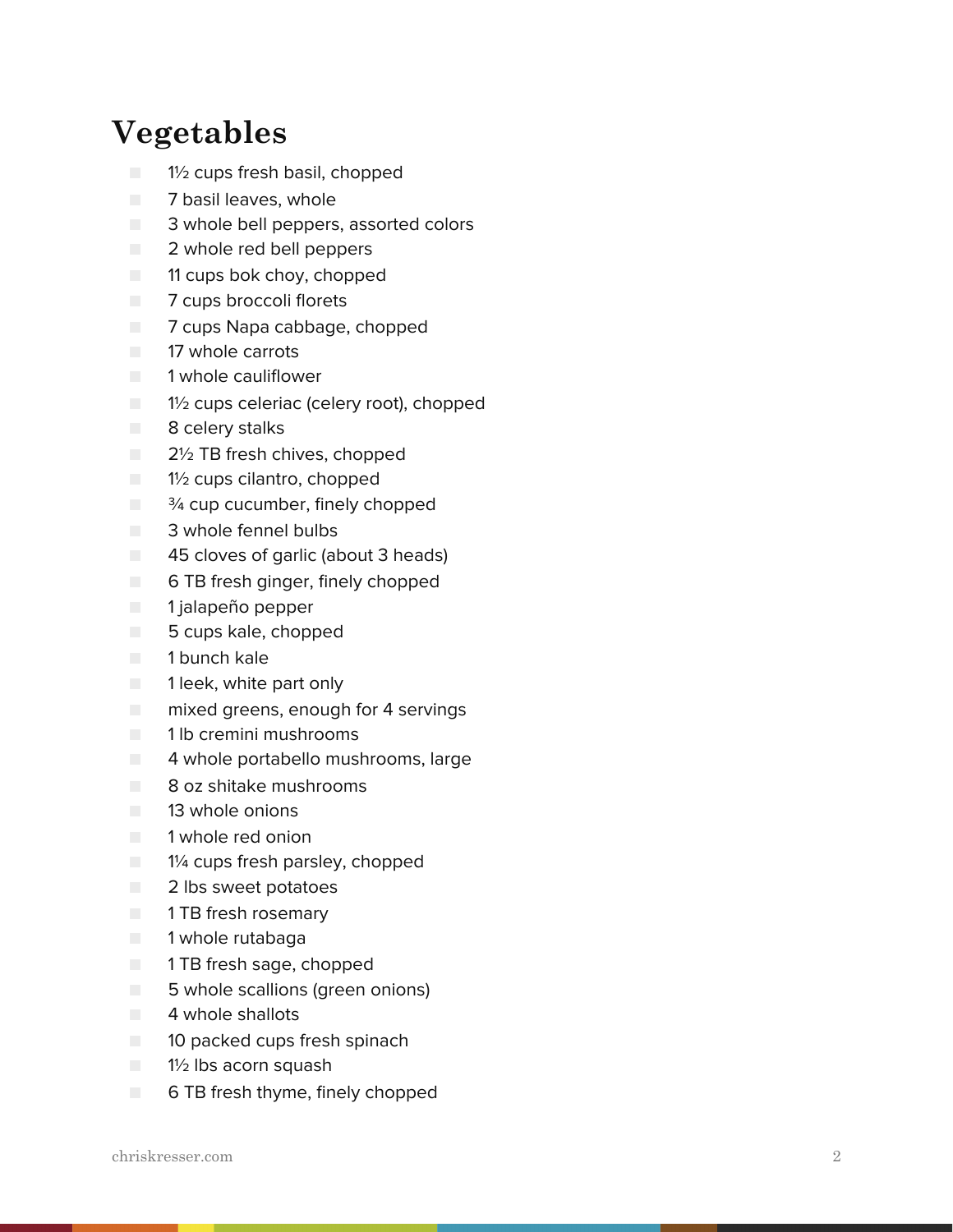- 6 lbs tomatoes
- 10 whole tomatoes
- 4 cups tomatoes, puréed (not tomato purée/paste)
- 2 cups zucchini, chopped

#### **Fruit**

- 6 whole avocados
- 7 whole lemons
- 2 whole limes
- ½ cup pomegranate juice

#### **Seasonings and Spices**

- <sup>1/4</sup> tsp cayenne
- 8 TB Chinese five-spice powder
- 1- inch cinnamon stick
- **11** whole cloves
- 1 tsp ground coriander
- **1**% tsp ground cumin
- **B** 1<sup>1</sup>/<sub>2</sub> TB dried mint
- $\blacksquare$  /4 tsp nutmeg
- 1¼ TB dried oregano
- 1 tsp paprika
- 8 black peppercorns
- 2 whole red chillies
- 3 tsp red chili powder
- <sup>1</sup>/<sub>8</sub> tsp dried rosemary
- 2 TB Italian seasoning
- $\blacksquare$   $\frac{1}{2}$  tsp coriander seeds
- 1 tsp cumin seeds
- 1½ tsp fennel seeds
- $\blacksquare$   $\frac{1}{2}$  tsp poppy seeds
- 2 cups sunflower seeds
- 1 whole star anis